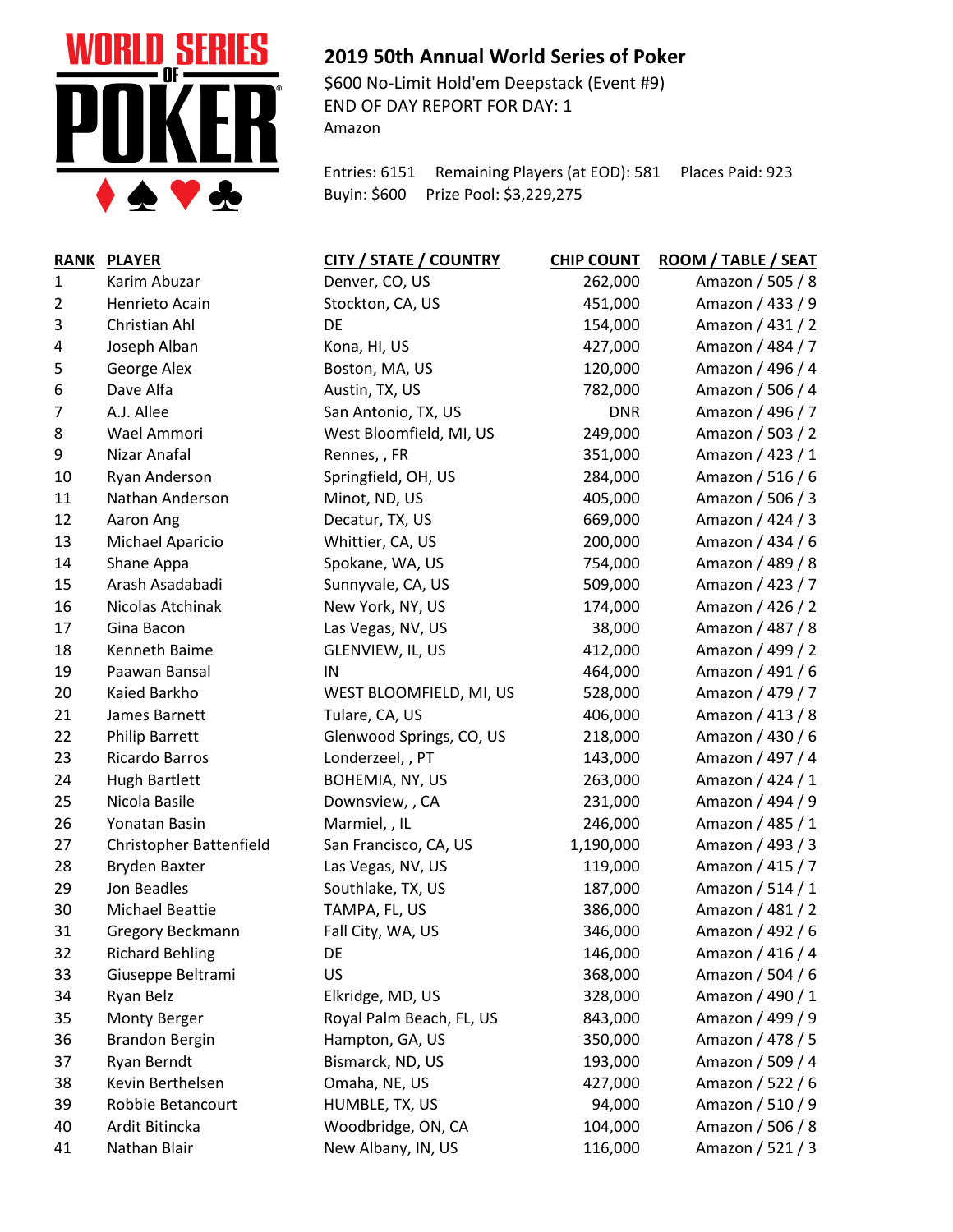| 42 | Fabien Blanc            | Lyon, , FR                  | 359,000 | Amazon / 510 / 2                     |
|----|-------------------------|-----------------------------|---------|--------------------------------------|
| 43 | Nathaen Blankenship     | KINGSLAND, GA, US           | 584,000 | Amazon / 422 / 8                     |
| 44 | Mark Bloomberg          | Mound, MN, US               | 589,000 | Amazon / 521 / 6                     |
| 45 | <b>Eddie Blumenthal</b> | Stoughton, WI, US           | 190,000 | Amazon / 416 / 2                     |
| 46 | Gregoire Boissenot      | Boulogne Billiancourt, , FR | 462,000 | Amazon / 486 / 6                     |
| 47 | Yakaiah Bommishetti     | Lowell, MA, US              | 306,000 | Amazon / 512 / 8                     |
| 48 | Cache Bouren            | Honolulu, HI, US            | 271,000 | Amazon / 427 / 1                     |
| 49 | Shawn Bowen             | Orange Park, FL, US         | 104,000 | Amazon / 488 / 7                     |
| 50 | Peter Bozek             | Onl Signup-No City, FL, US  | 83,000  | Amazon / 500 / 8                     |
| 51 | <b>Joby Bragg</b>       | BROWNSTOWN, IN, US          | 185,000 | Amazon / 504 / 3                     |
| 52 | Michael Brain           | ANCHORAGE, AK, US           | 360     | Amazon / 499 / 5                     |
| 53 | Jason Brauda            | MATTHEWS, NC, US            | 202,000 | Amazon / 417 / 7                     |
| 54 | <b>Brian Brenneke</b>   | FORT WAYNE, IN, US          | 213,000 | Amazon / 517 / 1                     |
| 55 | Christopher Brewington  | Burns, TN, US               | 537,000 | Amazon / 514 / 2                     |
| 56 | <b>Weston Broad</b>     | Morgan Hill, CA, US         | 235,000 | Amazon / 433 / 4                     |
| 57 | Ryan Brown              | WOODSTOCK, GA, US           | 270,000 | Amazon / 520 / 7                     |
| 58 | Robert Brown            | Harriman, TN, US            | 243,000 | Amazon / 482 / 1                     |
| 59 | Christopher Brown       | Hazleton, PA, US            | 234,000 | Amazon / 516 / 5                     |
| 60 | Paolo Brumat            | Torino, , IT                | 99,000  | Amazon / 498 / 2                     |
| 61 | Tiep Bui                | Garland, TX, US             | 330,000 | Amazon / 417 / 1                     |
| 62 | Antuan Bunkley          | Riviera Beach, FL, US       | 603,000 | Amazon / 502 / 9                     |
| 63 | Jose Burgues            | Santa Fe, , AR              | 648,000 | Amazon / 433 / 3                     |
| 64 | <b>Gary Burrell</b>     | Erie, CO, US                | 289,000 | Amazon / 522 / 8                     |
| 65 | Ernest Bush             | <b>GERMANTOWN, TN, US</b>   | 202,000 | Amazon / 517 / 8                     |
| 66 | Darrell Busse           | San Bernardino, CA, US      | 454,000 | Amazon / 519 / 2                     |
| 67 | David Butler            | Las Vegas, NV, US           | 90,000  | Amazon / 497 / 6                     |
| 68 | David Byer              | LAS VEGAS, NV, US           | 356,000 | Amazon / 426 / 8                     |
| 69 | <b>Blake Cahail</b>     | KANSAS CITY, MO, US         | 267,000 | Amazon / 482 / 5                     |
| 70 | James Callanan          | Boulder, CO, US             |         | Amazon / 504 / 5                     |
|    |                         |                             | 98,000  | Amazon / 495 / 4                     |
| 71 | Casey Campbell          | Oakland Park, FL, US        | 853,000 |                                      |
| 72 | Aaron Campbell          | Onl Signup-No City, CO, US  | 229,000 | Amazon / 480 / 8                     |
| 73 | Michael Capener         | PHOENIX, AZ, US             | 230,000 | Amazon / 424 / 4<br>Amazon / 418 / 3 |
| 74 | Jesus Capuz             | South San Francisco, CA, US | 390,000 |                                      |
| 75 | Alan Carty              | EDEN PRAIRIE, MN, US        | 512,000 | Amazon / 479 / 6                     |
| 76 | Casey Cavanaugh         | OMAHA, NE, US               | 134,000 | Amazon / 480 / 6                     |
| 77 | Andrew Cha              | Encino, CA, US              | 188,000 | Amazon / 415 / 1                     |
| 78 | Craig Chait             | Newport Beach, CA, US       | 850,000 | Amazon / 421 / 9                     |
| 79 | Ronit Chamami           | Johannesburg, ZA            | 289,000 | Amazon / 480 / 4                     |
| 80 | Ryan Chamberlain        | San Francisco, CA, US       | 440,000 | Amazon / 478 / 8                     |
| 81 | Sebastien Chamorro      | <b>FR</b>                   | 318,000 | Amazon / 502 / 4                     |
| 82 | Kevin Chan              | Coconut Creek, FL, US       | 728,000 | Amazon / 486 / 9                     |
| 83 | Chenry Chan             | Fremont, CA, US             | 144,000 | Amazon / 516 / 8                     |
| 84 | Chuang Chan             | Honolulu, HI, US            | 205,000 | Amazon / 497 / 5                     |
| 85 | Mike Chang              | Sunrise, FL, US             | 558,000 | Amazon / 498 / 9                     |
| 86 | Xiaochun Chen           | East Hong Kong, , HN        | 164,000 | Amazon / 479 / 3                     |
| 87 | David Chen              | Burlingame, CA, US          | 361,000 | Amazon / 496 / 5                     |
| 88 | Ke Chen                 | <b>CN</b>                   | 321,000 | Amazon / 509 / 3                     |
| 89 | Peng Cheng              | CAMPBELL, CA, US            | 147,000 | Amazon / 484 / 1                     |
| 90 | Allan Cheng             | Richmond, BC, CA            | 161,000 | Amazon / 489 / 1                     |
| 91 | Nelson Chew             | MILPITAS, CA, US            | 356,000 | Amazon / 491 / 4                     |
| 92 | Jen-Yue Chiang          | Mesa, AZ, US                | 173,000 | Amazon / 425 / 1                     |
| 93 | Hana Cho                | LOS ANGELES, CA, US         | 331,000 | Amazon / 434 / 4                     |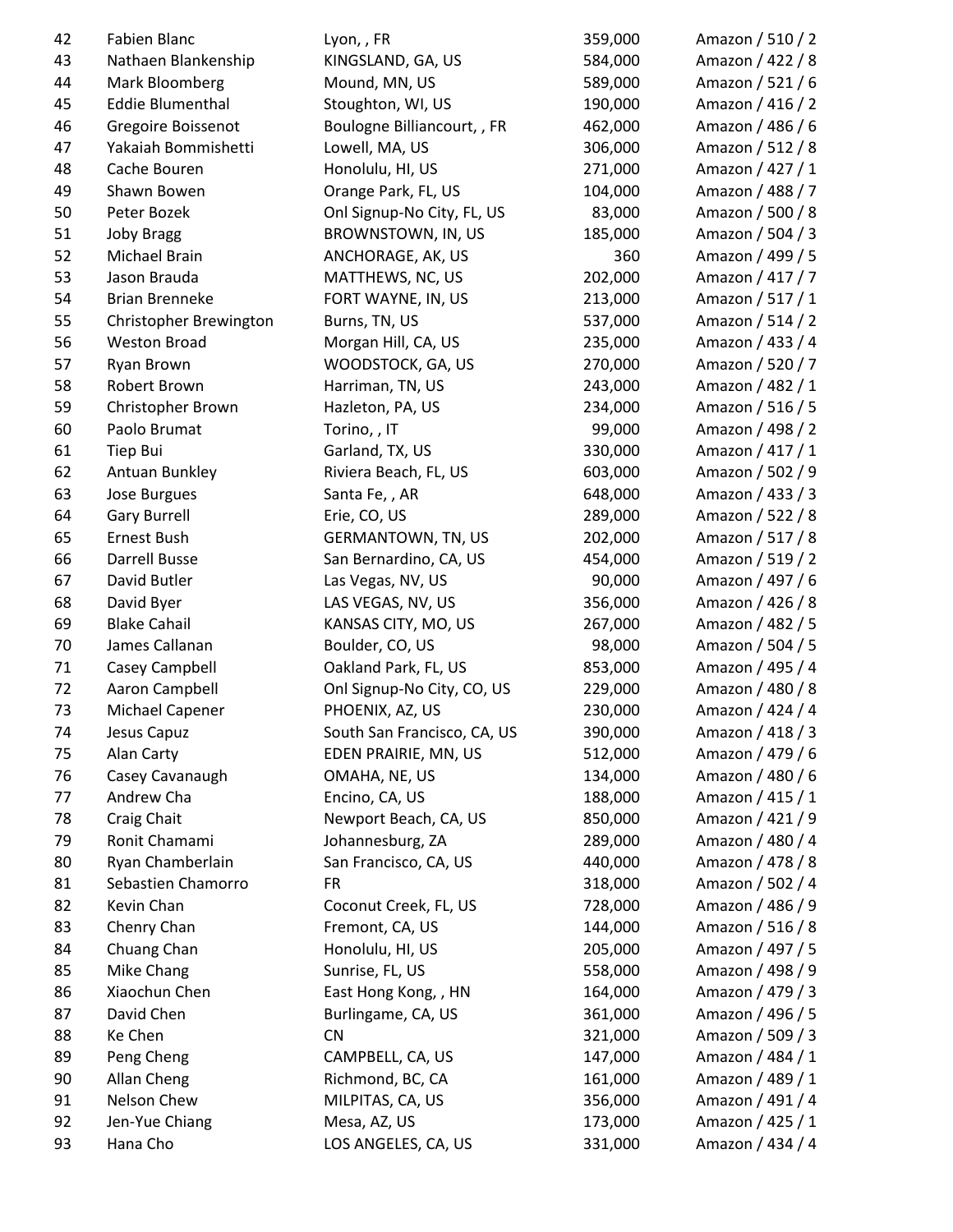| 94  | Eric Christensen          | State College, PA, US      | 254,000   | Amazon / 478 / 4 |
|-----|---------------------------|----------------------------|-----------|------------------|
| 95  | <b>Timothy Chung</b>      | UA                         | 192,000   | Amazon / 425 / 4 |
| 96  | <b>Troy Clavel</b>        | Sioux Falls, SD, US        | 99,000    | Amazon / 496 / 8 |
| 97  | <b>Michael Clements</b>   | Burns, TN, US              | 631,000   | Amazon / 497 / 1 |
| 98  | Cobi Cobian               | INDIANAPOLIS, IN, US       | 255,000   | Amazon / 433 / 2 |
| 99  | Vitor Coelho              | TAMPA, FL, US              | 300,000   | Amazon / 416 / 9 |
| 100 | Daniel Colby              | Danbury, CT, US            | 307,000   | Amazon / 480 / 7 |
| 101 | <b>Smith Collins</b>      | GAINESVILLE, FL, US        | 418,000   | Amazon / 517 / 4 |
| 102 | <b>Edgar Contreras</b>    | Corona, CA, US             | 138,000   | Amazon / 494 / 8 |
| 103 | <b>Curtis Cook</b>        | Chattaroy, WA, US          | 382,000   | Amazon / 488 / 2 |
| 104 | Sebastien Coq             | <b>FR</b>                  | 405,000   | Amazon / 496 / 9 |
| 105 | Neal Corcoran             | Onl Signup-No City, FL, US | 547,000   | Amazon / 480 / 1 |
| 106 | Keith Correll             | GREENWOOD, IN, US          | 129,000   | Amazon / 425 / 9 |
| 107 | Steven Costa              | Coconut Creek, FL, US      | 186,000   | Amazon / 484 / 5 |
| 108 | Robert Cowen              | Swansea, , GB              | 655,000   | Amazon / 522 / 4 |
| 109 | David Crenshaw            | Prattville, AL, US         | 208,000   | Amazon / 417 / 4 |
| 110 | Daniel Cristin            | <b>MX</b>                  | 186,000   | Amazon / 490 / 3 |
| 111 | Adam Croffut              | BELLINGHAM, WA, US         | 417,000   | Amazon / 514 / 3 |
| 112 | Derek Crooks              | MORTON, MN, US             | 173,000   | Amazon / 520 / 6 |
| 113 | Philippe Culot            | TOSSE,, FR                 | 168,000   | Amazon / 513 / 9 |
| 114 | Frederico Dabus           | <b>BR</b>                  | 291,000   | Amazon / 503 / 9 |
| 115 | Nathan Daharsh            | Brookings, OR, US          | 352,000   | Amazon / 413 / 6 |
| 116 | Anthony Dalpra            | STONEY CREEK, CA, CA       | 138,000   | Amazon / 479 / 4 |
| 117 | Ryan Daneliuk             | <b>US</b>                  | 605,000   | Amazon / 415 / 5 |
| 118 | <b>Kelt Davies</b>        | Calgary, AB, CA            | 226,000   | Amazon / 418 / 9 |
| 119 | <b>Scott Davies</b>       | Vancouver, BC, CA          | 300,000   | Amazon / 483 / 9 |
| 120 | <b>William Davis</b>      | Jacksonville, FL, US       | 189,000   | Amazon / 518 / 7 |
| 121 | Louis Defalco             | Reston, VA, US             | 110,000   | Amazon / 478 / 1 |
| 122 | Arutyun Demirchyan        | N Hollywood, CA, US        | 283,000   | Amazon / 498 / 4 |
| 123 | Anthony Denove            | Toluca Lake, CA, US        | 530,000   | Amazon / 491 / 2 |
| 124 | Mike Depasquale           | LAS VEGAS, NV, US          | 243,000   | Amazon / 494 / 7 |
| 125 | <b>William Derrick</b>    | Tucson, AZ, US             | 121,000   | Amazon / 435 / 8 |
| 126 | Navil Desai               | Canyon Country, CA, US     | 203,000   | Amazon / 422 / 5 |
| 127 | Paul Dhaliwal             | LANGLEY, BC, CA            | 1,612,000 | Amazon / 511 / 2 |
| 128 | Omar Diaz                 | Los Angeles, CA, US        | 78,000    | Amazon / 435 / 2 |
| 129 | <b>Thomas Difrancesco</b> | San Diego, CA, US          | 228,000   | Amazon / 514 / 4 |
|     | Robert Difruscio          |                            | 241,000   |                  |
| 130 |                           | Marina, CA, US             |           | Amazon / 522 / 7 |
| 131 | Christopher Din           | PLEASANTON, TX, US         | 160,000   | Amazon / 513 / 7 |
| 132 | Jean-Francoi Dion         | MONTREAL, , CA             | 82,000    | Amazon / 521 / 1 |
| 133 | Craig Disalvo             | Garfield, NJ, US           | 634,000   | Amazon / 487 / 4 |
| 134 | Vi Do                     | Las Vegas, NV, US          | 306,000   | Amazon / 490 / 7 |
| 135 | Kum Dollison              | US                         | 222,000   | Amazon / 479 / 2 |
| 136 | Jason Dong                | Walnut Creek, CA, US       | 290,000   | Amazon / 496 / 2 |
| 137 | <b>Tony Dong</b>          | Salina, KS, US             | 109,000   | Amazon / 494 / 3 |
| 138 | Sebastian Dornbracht      | Dortmund, , DE             | 138,000   | Amazon / 479 / 9 |
| 139 | Kyle Dover                | SUNNYVALE, CA, US          | 951,000   | Amazon / 417 / 8 |
| 140 | Jeremy Dresch             | FRIDLEY, MN, US            | 187,000   | Amazon / 515 / 5 |
| 141 | Mark Dufner               | Crookston, MN, US          | 114,000   | Amazon / 431 / 5 |
| 142 | Florian Duta              | Birmingham, , GB           | 222,000   | Amazon / 434 / 3 |
| 143 | Raphael Duval             | Nicolet, QC, CA            | 511,000   | Amazon / 492 / 1 |
| 144 | Mark Eddleman             | FAYETTEVILLE, AR, US       | 522,000   | Amazon / 482 / 7 |
| 145 | David Elet                | Maricopa, AZ, US           | 1,255,000 | Amazon / 427 / 2 |
|     |                           |                            |           |                  |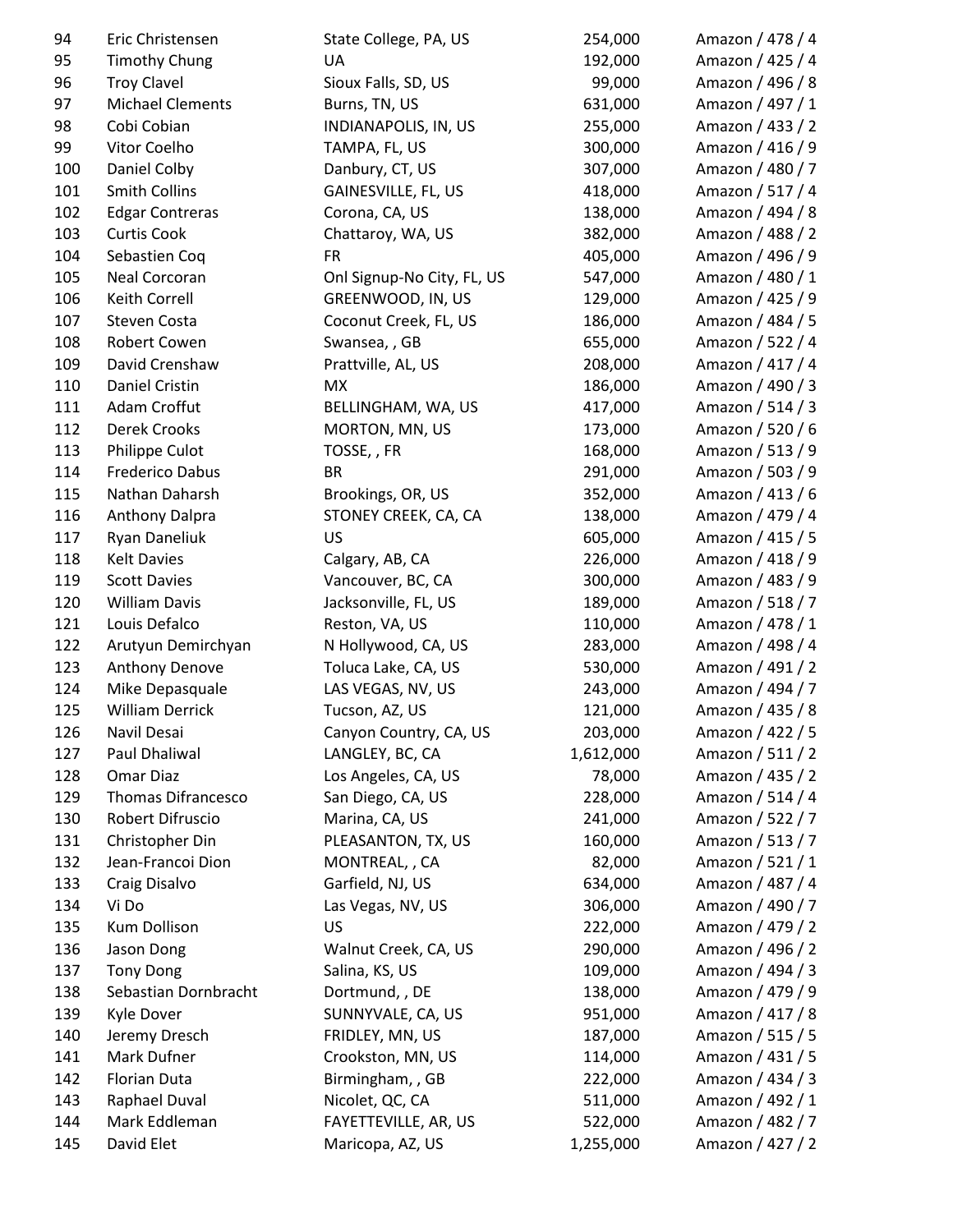| 146 | Danny Elmore             | Sherwood, OR, US            | 403,000    | Amazon / 515 / 1 |
|-----|--------------------------|-----------------------------|------------|------------------|
| 147 | <b>Brian England</b>     | HAZLET, NJ, US              | 493,000    | Amazon / 519 / 6 |
| 148 | <b>Daniel Enlow</b>      | Escondido, CA, US           | 260,000    | Amazon / 500 / 9 |
| 149 | Kenneth Espinoza         | Child Vista, CA, US         | 187,000    | Amazon / 510 / 3 |
| 150 | <b>Boulos Estafanous</b> | DARIEN, IL, US              | 420,000    | Amazon / 503 / 1 |
| 151 | Georgene Farmer          | Ashland, OR, US             | 141,000    | Amazon / 481 / 3 |
| 152 | <b>Tim Farrelly</b>      | IE                          | 520,000    | Amazon / 417 / 6 |
| 153 | <b>Scott Fawcett</b>     | ORLANDO, FL, US             | 565,000    | Amazon / 488 / 8 |
| 154 | Pedro Fernandez          | SAN PEDRO GARZA GARCIA, , N | 210,000    | Amazon / 488 / 3 |
| 155 | Alexander Fernandez      | Centreville, VA, US         | 488,000    | Amazon / 481 / 6 |
| 156 | Antonio Ferreira         | Pinheiros, , PT             | 450,000    | Amazon / 417 / 3 |
| 157 | Jeffrey Fielder          | DES MOINES, IA, US          | 230,000    | Amazon / 493 / 2 |
| 158 | Javier Figueroa          | CHICAGO, IL, US             | 246,000    | Amazon / 418 / 1 |
| 159 | Daniel Fisher            | FREDERICK, MD, US           | 50,000     | Amazon / 512 / 1 |
| 160 | April Floyd              | Canton, Georgia, US         | 179,000    | Amazon / 487 / 2 |
| 161 | Leif Force               | TALLAHASSEE, FL, US         | 568,000    | Amazon / 504 / 1 |
| 162 | <b>Austin Fowler</b>     | Orange Park, FL, US         | 210,000    | Amazon / 482 / 9 |
| 163 | <b>Erik Frew</b>         | Onl Signup-No City, AK, US  | 135,000    | Amazon / 498 / 1 |
| 164 | Michael Fuchs            | Tucson, AZ, US              | 182,000    | Amazon / 501 / 2 |
| 165 | Robert Galbraith         | Clarksville, TN, US         | 192,000    | Amazon / 423 / 3 |
| 166 | <b>Orion Gallagher</b>   | Cedar City, UT, US          | 274,000    | Amazon / 479 / 5 |
| 167 | Dale Garrett             | Las Vegas, NV, US           | 412,000    | Amazon / 507 / 6 |
| 168 | <b>Gregory Geller</b>    | DENVER, CO, US              | 879,000    | Amazon / 480 / 5 |
| 169 | Alan Gendelman           | Fairfax, VA, US             | 372,000    | Amazon / 481 / 8 |
| 170 | Kendall Gennick          | Corpus Christi, TX, US      | 227,000    | Amazon / 486 / 5 |
| 171 | Nikhil Gera              | DIAMOND BAR, CA, US         | 367,000    | Amazon / 497 / 9 |
| 172 | Jamie Geraghty           | Peterhead, , GB             | 158,000    | Amazon / 422 / 4 |
| 173 | Nicholas Gerrity         | Stratford, CT, US           | 868,000    | Amazon / 434 / 7 |
| 174 | Gigi Ghezea              | BUCHUREST, , MH             | 247,000    | Amazon / 498 / 3 |
| 175 | Joseph Giampietro        | CASTLE ROCK, CO, US         | 190,000    | Amazon / 507 / 8 |
| 176 | Andrew Gilmore           | RALEIGH, NC, US             | 574,000    | Amazon / 513 / 2 |
| 177 | Dominick Giovanniello    | Howard Beach, NY, US        | 185,000    | Amazon / 434 / 9 |
| 178 | Nicholas Glassman        | Hays, KS, US                | 478,000    | Amazon / 507 / 2 |
| 179 | Lynnore Goldfarb         | San Francisco, CA, US       | <b>DNR</b> | Amazon / 515 / 4 |
| 180 | Nicholas Gomez           | Austin, TX, US              | 251,000    | Amazon / 418 / 4 |
| 181 | Erik Gomez               | Cpmx,, MX                   | 268,000    | Amazon / 505 / 6 |
| 182 | Jaret Gordon             | Los Angeles, CA, US         | 300,000    | Amazon / 508 / 2 |
| 183 | <b>Brian Gorman</b>      | Los Angeles, CA, US         | 258,000    | Amazon / 418 / 5 |
| 184 | Nissim Gozlan            | Plantation, FL, US          | 119,000    | Amazon / 432 / 1 |
| 185 | George Grabe             | Hauppauge, NY, US           | 563,000    | Amazon / 486 / 8 |
| 186 | Matthew Graham           | HUNTINGTON, WV, US          | 156,000    | Amazon / 422 / 2 |
| 187 | <b>Freddy Granados</b>   | <b>CR</b>                   | 178,000    | Amazon / 486 / 1 |
| 188 | Alexander Greenblatt     | Atherton, CA, US            | 257,000    | Amazon / 423 / 6 |
| 189 | Robert Greeson           | Onl Signup-No City, CA, US  | 96,000     | Amazon / 506 / 7 |
| 190 | <b>Christopher Grove</b> | PASADENA, MD, US            | 548,000    | Amazon / 495 / 7 |
| 191 | <b>Edvinas Gruzdas</b>   | Dublin, , IR                | 896,000    | Amazon / 521 / 2 |
| 192 | Le Guan                  | San Francisco, CA, US       | 488,000    | Amazon / 426 / 3 |
| 193 | Zachary Guerin           | Raleigh, NC, US             | 177,000    | Amazon / 504 / 8 |
| 194 | <b>Thomas Gugerbauer</b> | AT                          | 125,000    | Amazon / 494 / 2 |
| 195 | Irina Gumennik           | MA, US                      | 156,000    | Amazon / 492 / 7 |
| 196 | Paul Gutierrez           | Buckeye, AZ, US             | 68,000     | Amazon / 430 / 7 |
| 197 | Behrooz Hadgimaleki      | Aurora, CO, US              | 204,000    | Amazon / 496 / 3 |
|     |                          |                             |            |                  |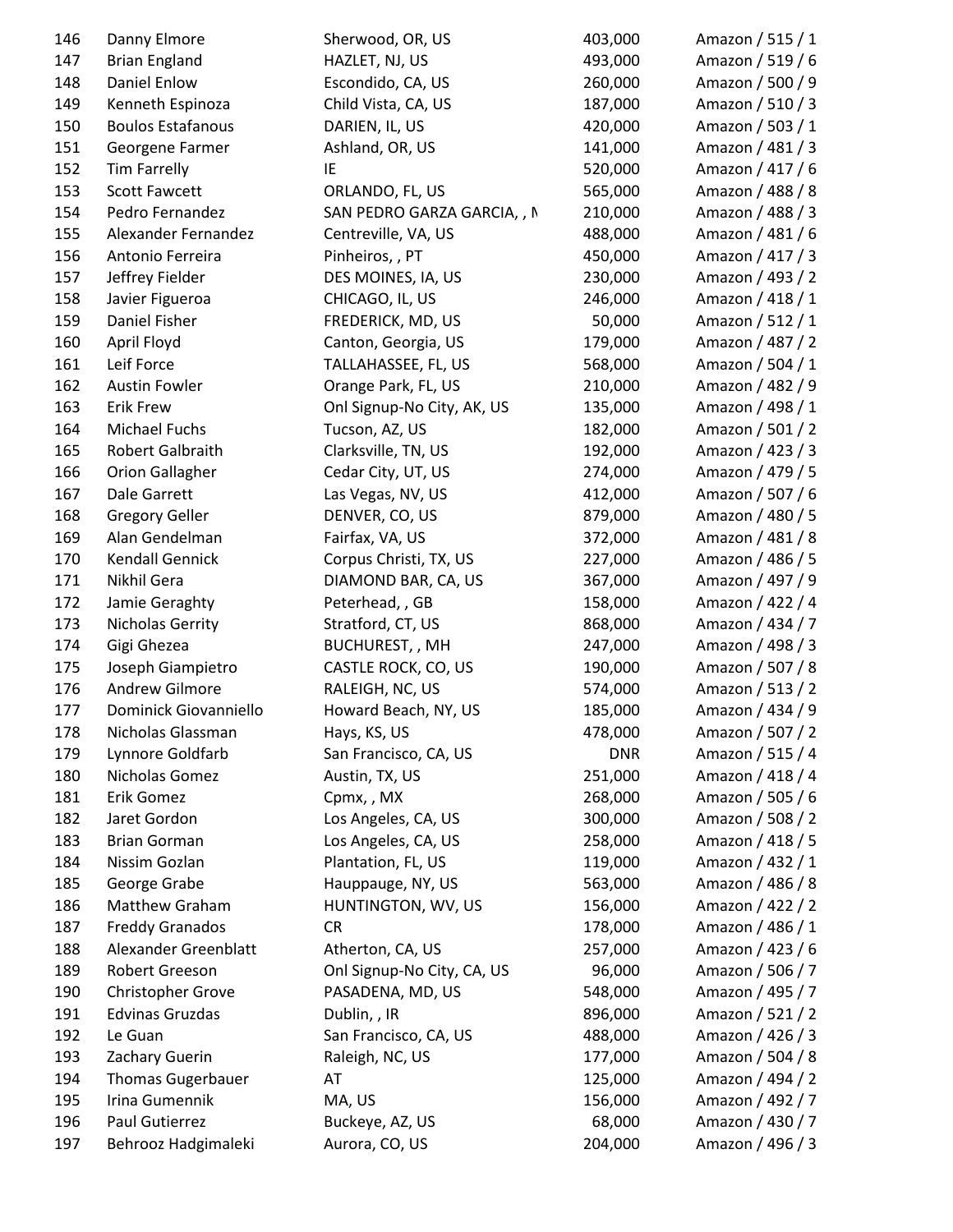| 198 | Alan Hager                | Edmond, OK, US            | 182,000 | Amazon / 504 / 7 |
|-----|---------------------------|---------------------------|---------|------------------|
| 199 | Alireza Hajjafar          | Leander, TX, US           | 691,000 | Amazon / 516 / 3 |
| 200 | Chad Hanely               | Genoa, OH, US             | 157,000 | Amazon / 414 / 2 |
| 201 | Derrick Hansen            | Redwood City, CA, US      | 704,000 | Amazon / 507 / 1 |
| 202 | Alexander Haro            | CLAREMONT, CA, US         | 117,000 | Amazon / 414 / 3 |
| 203 | <b>Justin Harvell</b>     | Nashville, TN, US         | 130,000 | Amazon / 426 / 9 |
| 204 | <b>Richard Hasnip</b>     | GB                        | 100,026 | Amazon / 481 / 9 |
| 205 | Zachary Hatcher           | Fresno, CA, US            | 281,000 | Amazon / 501 / 8 |
| 206 | Sherrie Hathaway          | Sioux City, IA, US        | 246,000 | Amazon / 516 / 1 |
| 207 | Paul Havens               | KENNEWICK, WA, US         | 172,000 | Amazon / 520 / 8 |
| 208 | <b>Maurice Hawkins</b>    | West Palm Beach, FL, US   | 566,000 | Amazon / 520 / 5 |
| 209 | Lawrence Hawkinson        | Everett, WA, US           | 185,000 | Amazon / 512 / 2 |
| 210 | Gerald Heath              | La Grange, IL, US         | 326,000 | Amazon / 512 / 4 |
| 211 | Justin Heilman            | Aberdeen, SD, US          | 427,000 | Amazon / 518 / 6 |
| 212 | James Henderson           | Irving, TX, US            | 842,000 | Amazon / 510 / 6 |
| 213 | Justin Hendrickson        | Rancho Cordova, CA, US    | 78,000  | Amazon / 485 / 4 |
| 214 | Miguel Hernandez          | Dallas, TX, US            | 388,000 | Amazon / 432 / 3 |
| 215 | John Hernandez            | JAMUL, CA, US             | 252,000 | Amazon / 423 / 5 |
| 216 | Phil Hernz                | Plantation, FL, US        | 155,000 | Amazon / 413 / 3 |
| 217 | Carlos Hey                | Porto Velmo, , BR         | 372,000 | Amazon / 487 / 7 |
| 218 | <b>Matthew Higgins</b>    | Rossville, GA, US         | 254,000 | Amazon / 488 / 9 |
| 219 | <b>Andrew Hills</b>       | Preston, GB               | 195,000 | Amazon / 513 / 8 |
| 220 | <b>Greg Himmelbrand</b>   | QUEENS, NY, US            | 402,000 | Amazon / 430 / 3 |
| 221 | John Allan Hinds          | <b>GREENVILLE, NC, US</b> | 266,000 | Amazon / 431 / 7 |
| 222 | Corey Hochman             | PHOENIX, AZ, US           | 146,000 | Amazon / 480 / 2 |
| 223 | <b>Todd Hoffman</b>       | TULSA, OK, US             | 438,000 | Amazon / 508 / 3 |
| 224 | Jordan Holt               | Clermont, FL, US          | 402,000 | Amazon / 422 / 6 |
| 225 | Eric Holt                 | Medina, OH, US            | 622,000 | Amazon / 489 / 4 |
| 226 | Jonathan Horowitz         | Henderson, NV, US         | 344,000 | Amazon / 482 / 8 |
| 227 | Michael Huber             | Vienna, , AT              | 254,000 | Amazon / 503 / 6 |
| 228 | John Huening              | Utica, NY, US             | 194,000 | Amazon / 514 / 5 |
| 229 | Phillip Hui               | San Antonio, TX, US       | 135,000 | Amazon / 520 / 1 |
| 230 | Chen-Yu Hung              | New Taipei City, , CN     | 159,000 | Amazon / 495 / 9 |
| 231 | Ryan Hunsinger            | EL CAJON, CA, US          | 238,000 | Amazon / 508 / 4 |
| 232 | Jiyoung Im                | Gardena, CA, US           | 161,000 | Amazon / 501 / 4 |
| 233 | Mark Ioli                 | BAYSIDE, NY, US           | 335,000 | Amazon / 416 / 7 |
| 234 | Corey Ireland             | Las Vegas, NV, US         | 129,000 | Amazon / 510 / 5 |
| 235 | Catherine Jaffe           | Cambridge, MA, US         | 259,000 | Amazon / 413 / 4 |
| 236 | Alexander Jagodik         | CLEVELAND, OH, US         | 295,000 | Amazon / 427 / 6 |
| 237 | Paul Jain                 | Bismarck, ND, US          | 343,000 | Amazon / 519 / 4 |
| 238 | James James               | Hawthorn Woods, IL, US    | 46,000  | Amazon / 487 / 9 |
| 239 | Joshua Janis              | Milwaukee, WI, US         | 192,000 | Amazon / 415 / 2 |
| 240 | Ning Janney               | Redford, MI, US           | 324,000 | Amazon / 487 / 1 |
| 241 | Gabriel Jansen Falcao Bal | New Britain, CT, US       | 575,000 | Amazon / 503 / 8 |
| 242 | Jan Jansma                | Spijkenisse, , NR         | 111,000 | Amazon / 488 / 1 |
| 243 | Marek Jaros               | Des Allemands, LA, US     | 135,000 | Amazon / 418 / 8 |
| 244 | <b>Brian Jennings</b>     | Bowling Green, KY, US     | 316,000 | Amazon / 499 / 3 |
| 245 | Thomas Joaquin            | GREELEY, CO, US           | 466,000 | Amazon / 495 / 6 |
| 246 | Chris Johnson             | LAS VEGAS, NV, US         | 180,000 | Amazon / 415 / 8 |
| 247 | Alek Johnson Kandis       | Henderson, NV, US         | 538,000 | Amazon / 520 / 2 |
| 248 | Jared Jones               | COLUMBUS, OH, US          | 163,000 | Amazon / 501 / 7 |
| 249 | Noomis Jones              | Denver, CO, US            | 520,000 | Amazon / 421 / 7 |
|     |                           |                           |         |                  |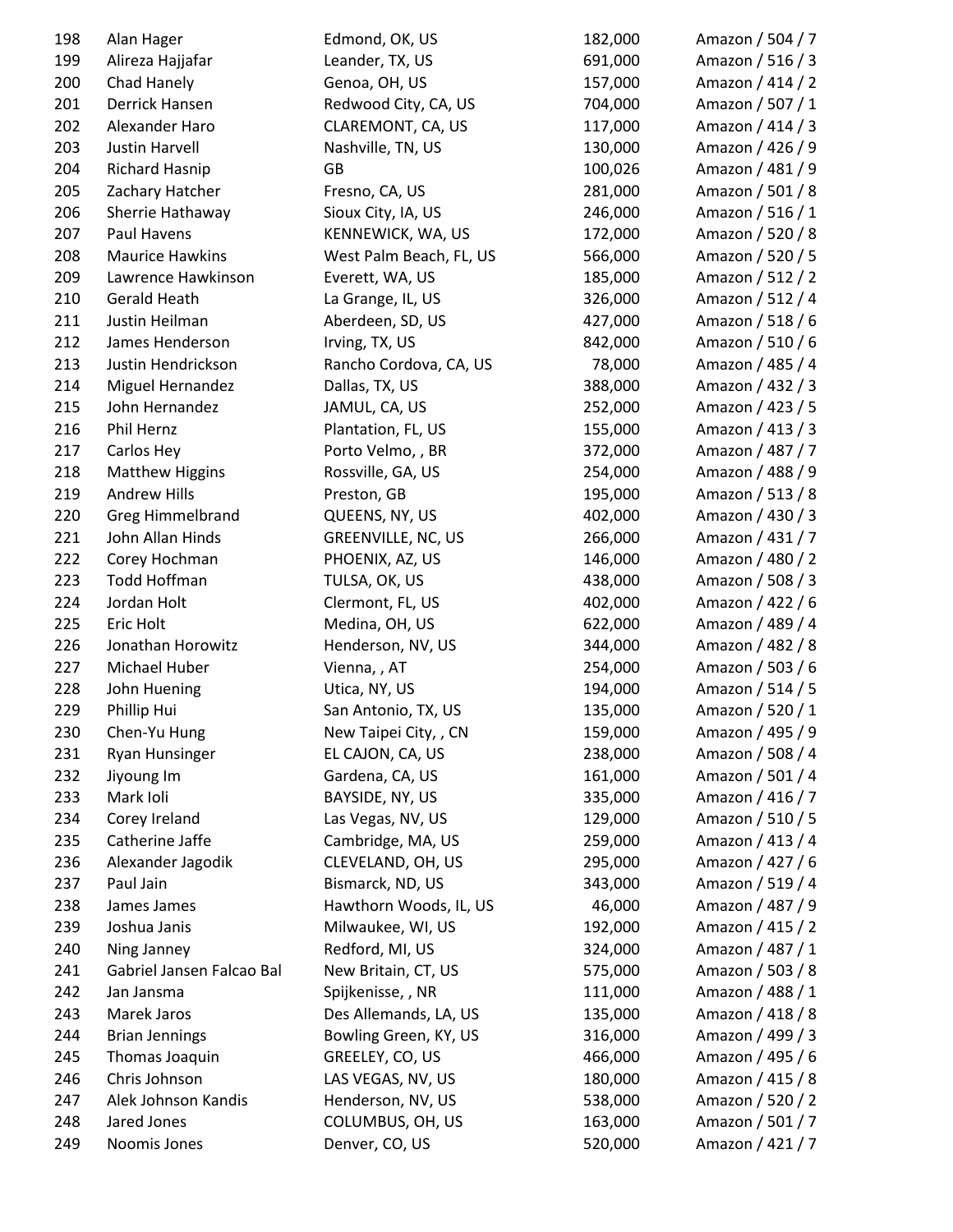| 250 | Craig Jones            | Chapel Hill, NC, US     | 424,000 | Amazon / 508 / 6 |
|-----|------------------------|-------------------------|---------|------------------|
| 251 | Daniel Jones           | Las Vegas, NV, US       | 267,000 | Amazon / 478 / 7 |
| 252 | Zackahriah Jones       | ANTIOCH, TN, US         | 213,000 | Amazon / 509 / 8 |
| 253 | Raghuram Jonnalagedda  | Santa Clara, CA, US     | 339,000 | Amazon / 489 / 5 |
| 254 | Brian Jordan           | Hutto, TX, US           | 355,000 | Amazon / 481 / 5 |
| 255 | Sachin Joshi           | Seattle, WA, US         | 361,000 | Amazon / 418 / 2 |
| 256 | Mark Junek             | SHERIDAN, WY, US        | 190,000 | Amazon / 507 / 7 |
| 257 | Eun Jun Jung           | Seoul,, KR              | 115,000 | Amazon / 493 / 5 |
| 258 | Jamil Jutha            | North Vancouver, BC, CA | 421,000 | Amazon / 415 / 6 |
| 259 | Michael Kaczmarek      | Greenville, SC, US      | 145,000 | Amazon / 423 / 8 |
| 260 | Uri Kadosh             | Davie, FL, US           | 305,000 | Amazon / 501 / 1 |
| 261 | Sarkis Karapetian      | San Jose, CA, US        | 359,000 | Amazon / 419 / 8 |
| 262 | Namasilvayam Karmeham  | Warrenville, IL, US     | 580,000 | Amazon / 481 / 7 |
| 263 | Robert Kasawdish       | SPRING VALLEY, CA, US   | 471,000 | Amazon / 414 / 8 |
| 264 | Jeffrey Keller         | Crossnore, NC, US       | 96,000  | Amazon / 484 / 4 |
| 265 | Ryan Kelley            | Cheney, WA, US          | 432,000 | Amazon / 513 / 1 |
| 266 | David Kelley           | Osoyoos, BC, CA         | 373,000 | Amazon / 497 / 8 |
| 267 | Patrick Kelly          | Des Moines, IA, US      | 291,000 | Amazon / 499 / 1 |
| 268 | Paul Kelly             | Albert Lea, MN, US      | 348,000 | Amazon / 483 / 6 |
| 269 | Bobby Keohavong        | LA, US                  | 335,000 | Amazon / 423 / 9 |
| 270 | Lawrence Kiang         | Orlando, FL, US         | 245,000 | Amazon / 488 / 4 |
| 271 | Myung Kil              | San Francisco, CA, US   | 350,000 | Amazon / 426 / 7 |
| 272 | Gab Kim                | Kyonggi Do, , KR        | 144,000 | Amazon / 518 / 8 |
| 273 | Paul Kim               | Paramus, NJ, US         | 404,000 | Amazon / 486 / 4 |
| 274 | Yoon Kim               | CALEDONIA, WI, US       | 167,000 | Amazon / 486 / 3 |
| 275 | David Kimbrell         | Liberty, MO, US         | 225,000 | Amazon / 419 / 5 |
| 276 | Caleb King             | Springfield, OH, US     | 559,000 | Amazon / 502 / 2 |
| 277 | Tanya Kirk             | San Jose, CA, US        | 306,000 | Amazon / 434 / 5 |
| 278 | Henry Klitzner         | Bernas,, DE             | 249,000 | Amazon / 507 / 9 |
| 279 | Andrew Komanetsky      | Bronx, NY, US           | 216,000 | Amazon / 432 / 5 |
| 280 | Adam Kowalski          | CHANDLER, AZ, US        | 168,000 | Amazon / 495 / 1 |
| 281 | Moshe Kramer           | Brooklyn, NY, US        | 821,000 | Amazon / 413 / 7 |
| 282 | Roman Kroupa           | Voehringen, , DE        | 893,000 | Amazon / 414 / 5 |
| 283 | Martin Kuba            | Prague, , RU            | 279,000 | Amazon / 500 / 2 |
| 284 | Dan Kuntzman           | Plano, IL, US           | 750,000 | Amazon / 432 / 7 |
| 285 | Chun Kwok              | Las Vegas, NV, US       | 189,000 | Amazon / 490 / 4 |
| 286 | Daniel Lacey           | South Jordan, ut, US    | 192,000 | Amazon / 421 / 5 |
| 287 | Marcus Laffen          | CUPERTINO, CA, US       | 471,000 | Amazon / 502 / 7 |
| 288 | Nasser Lahouti         | Woodland Hills, CA, US  | 284,000 | Amazon / 426 / 6 |
| 289 | Ronnie Lamb            | Arlington, VA, US       | 607,000 | Amazon / 515 / 7 |
| 290 | Michael Lane           | SOUTH LYON, MI, US      | 497,000 | Amazon / 494 / 4 |
| 291 | Nicholas Lanzi         | RALEIGH, NC, US         | 156,000 | Amazon / 427 / 7 |
| 292 | Ryan Laplante          | BRAINERD, MN, US        | 314,000 | Amazon / 493 / 8 |
| 293 | John Larose            | Perryville, MO, US      | 18,000  | Amazon / 433 / 1 |
| 294 | Larry Latham           | DES MOINES, WA, US      | 531,000 | Amazon / 432 / 8 |
| 295 | Chad Layne             | LAS VEGAS, NV, US       | 432,000 | Amazon / 489 / 9 |
| 296 | Mike Le                | Gilberts, IL, US        | 170,000 | Amazon / 498 / 8 |
| 297 | Daniel Le              | Montreal, QB, CA        | 216,000 | Amazon / 519 / 3 |
| 298 | Nam Le                 | TUSTIN, CA, US          | 164,000 | Amazon / 424 / 9 |
| 299 | Cong Le                | Springfield, VA, US     | 264,000 | Amazon / 516 / 4 |
| 300 | <b>Cameron Lemmons</b> | CASTRO VALLEY, CA, US   | 133,000 | Amazon / 484 / 3 |
| 301 | Knute Lentz            | MOORESVILLE, IN, US     | 333,000 | Amazon / 431 / 9 |
|     |                        |                         |         |                  |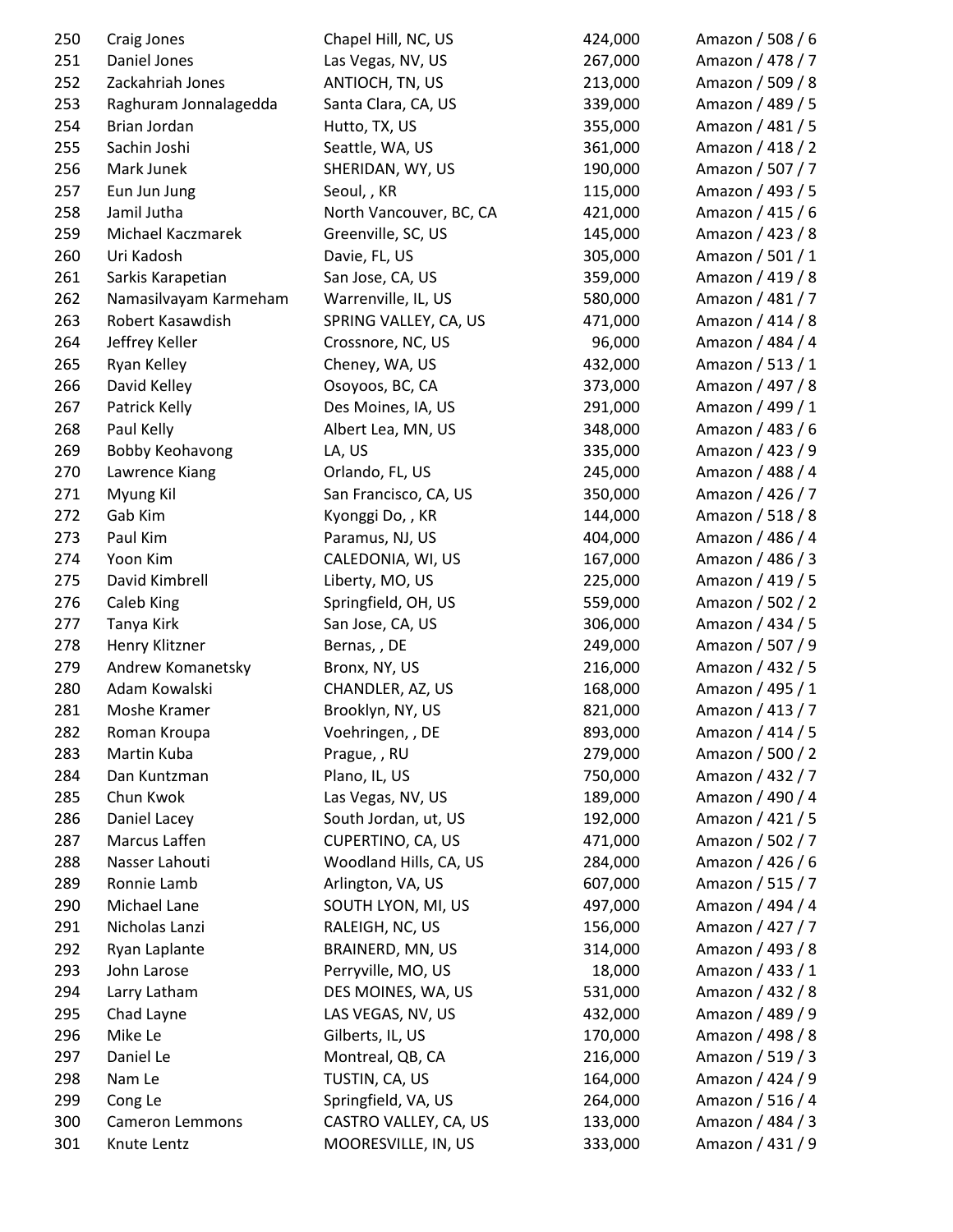| 302 | Martin Lethuillier      | Boston, MA, US                  | 188,000 | Amazon / 509 / 2 |
|-----|-------------------------|---------------------------------|---------|------------------|
| 303 | Jon Letzkus             | Bloomington, IL, US             | 90,000  | Amazon / 513 / 5 |
| 304 | Uriel Remi Levy         | West Seneca, NY, US             | 271,000 | Amazon / 425 / 5 |
| 305 | Ilian Li                | Potomac, MD, US                 | 281,000 | Amazon / 517 / 3 |
| 306 | Justin Liberto          | Fallston, MD, US                | 588,000 | Amazon / 487 / 6 |
| 307 | Jerry Lockwood          | Grand Junction, CO, US          | 95,000  | Amazon / 514 / 9 |
| 308 | Robert Logan            | Atlanta, GA, US                 | 324,000 | Amazon / 506 / 9 |
| 309 | Michael Loncar          | RANCHO MIRAGE, CA, US           | 178,000 | Amazon / 499 / 4 |
| 310 | Aldo Longoria           | Phoenix, AZ, US                 | 231,000 | Amazon / 500 / 4 |
| 311 | Jonathan Look           | Valley Springs, CA, US          | 228,000 | Amazon / 519 / 8 |
| 312 | <b>Buchan Love</b>      | Singapore, , SN                 | 310,000 | Amazon / 491 / 8 |
| 313 | Mann Luk                | Mauldin, SC, US                 | 344,000 | Amazon / 496 / 1 |
| 314 | Vitaly Lunkin           | MOSCOW, , RU                    | 163,000 | Amazon / 499 / 6 |
| 315 | <b>Bart Lybaert</b>     | Meihelen, BE                    | 680,000 | Amazon / 419 / 3 |
| 316 | Peter Lynn              | Olympia, WA, US                 | 141,000 | Amazon / 505 / 2 |
| 317 | Pat Lyons               | SAN MATEO, CA, US               | 252,000 | Amazon / 485 / 2 |
| 318 | Andy Lysene             | Onl Signup-No City, WA, US      | 185,000 | Amazon / 416 / 3 |
| 319 | Christopher Mackenzie   | US                              | 402,000 | Amazon / 511 / 6 |
| 320 | James Mackey            | LAS VEGAS, NV, US               | 530,000 | Amazon / 425 / 6 |
| 321 | Juan Magana             | Tabasco, , MX                   | 434,000 | Amazon / 433 / 7 |
| 322 | Salim Majlaton          | Raleigh, NC, US                 | 26,000  | Amazon / 422 / 3 |
| 323 | <b>Robert Manley</b>    | FORT WORTH, TX, US              | 121,000 | Amazon / 503 / 7 |
| 324 | <b>Steven Manllo</b>    | San Pedro Garza Garcia, , MX    | 272,000 | Amazon / 414 / 1 |
| 325 | David Mann              | Fresno, CA, US                  | 393,000 | Amazon / 520 / 3 |
| 326 | Frank Marasco           | Morris Plains, NJ, US           | 265,000 | Amazon / 515 / 9 |
| 327 | Michael Marder          | Sewell, NJ, US                  | 68,000  | Amazon / 512 / 7 |
| 328 | Walter Marinko          | Fairfield, CA, US               | 56,000  | Amazon / 489 / 2 |
| 329 | Serj Markarian          | BURBANK, CA, US                 | 99,000  | Amazon / 427 / 5 |
| 330 | Lee Markholt            | EATONVILLE, WA, US              | 130,000 | Amazon / 505 / 3 |
| 331 | David Marlow            | COTTAGE GROVE, MN, US           | 354,000 | Amazon / 421 / 4 |
| 332 | <b>Hector Martin</b>    | Merced, CA, US                  | 446,000 | Amazon / 521 / 5 |
| 333 | Sergio Martus           | Chino Hills, CA, US             | 152,000 | Amazon / 490 / 8 |
| 334 | Ronald Matsuura         | SAN JOSE, CA, US                | 183,000 | Amazon / 494 / 1 |
| 335 | Uwe Matthias            | Wuppertal, , DE                 | 151,000 | Amazon / 507 / 5 |
| 336 | Christopher May         | Scottsdale, AZ, US              | 237,000 | Amazon / 498 / 7 |
| 337 | <b>Howard Mazer</b>     | Aliso Viejo, CA, US             | 183,000 | Amazon / 495 / 3 |
| 338 | David Mc Dermott        | Flossmoor, IL, US               | 261,000 | Amazon / 414 / 6 |
| 339 | <b>Edward McAfoose</b>  | <b>FAIRVIEW HEIGHTS, IL, US</b> | 131,000 | Amazon / 513 / 3 |
| 340 | Kevin McColgan          | DOUGLASSVILLE, PA, US           | 243,000 | Amazon / 489 / 6 |
| 341 | Ryan Mccormick          | Pismo Beach, CA, US             | 223,000 | Amazon / 419 / 6 |
| 342 | <b>Ronald McGinnity</b> | Kingston, MA, US                | 114,000 | Amazon / 482 / 6 |
| 343 | David McHone            | Yuma, Arizona, US               | 806,000 | Amazon / 485 / 7 |
| 344 | Guy Mckay               | Huntsville, AL, US              | 438,000 | Amazon / 488 / 6 |
| 345 | <b>Brian McKinney</b>   | GALLUP, NM, US                  | 126,000 | Amazon / 505 / 5 |
| 346 | James Mckinnon          | Brooklyn, NY, US                | 345,000 | Amazon / 519 / 5 |
| 347 | <b>Brett Mcnary</b>     | Silverthorne, CO, US            | 505,000 | Amazon / 426 / 4 |
| 348 | Joshua Meenach          | Minford, OH, US                 | 221,000 | Amazon / 419 / 2 |
| 349 | Andualem Mequnint       | Indianapolis, IN, US            | 239,000 | Amazon / 518 / 2 |
| 350 | Mitch Merritt           | Ponder, Texas, US               | 107,000 | Amazon / 521 / 4 |
| 351 | <b>Ryan Messick</b>     | Bear, DE, US                    | 580,000 | Amazon / 509 / 9 |
| 352 | Ryan Metcalfe           | Bothell, WA, US                 | 356,000 | Amazon / 503 / 3 |
| 353 | Hugo Meyer              | San Pedro, , BE                 | 115,000 | Amazon / 495 / 2 |
|     |                         |                                 |         |                  |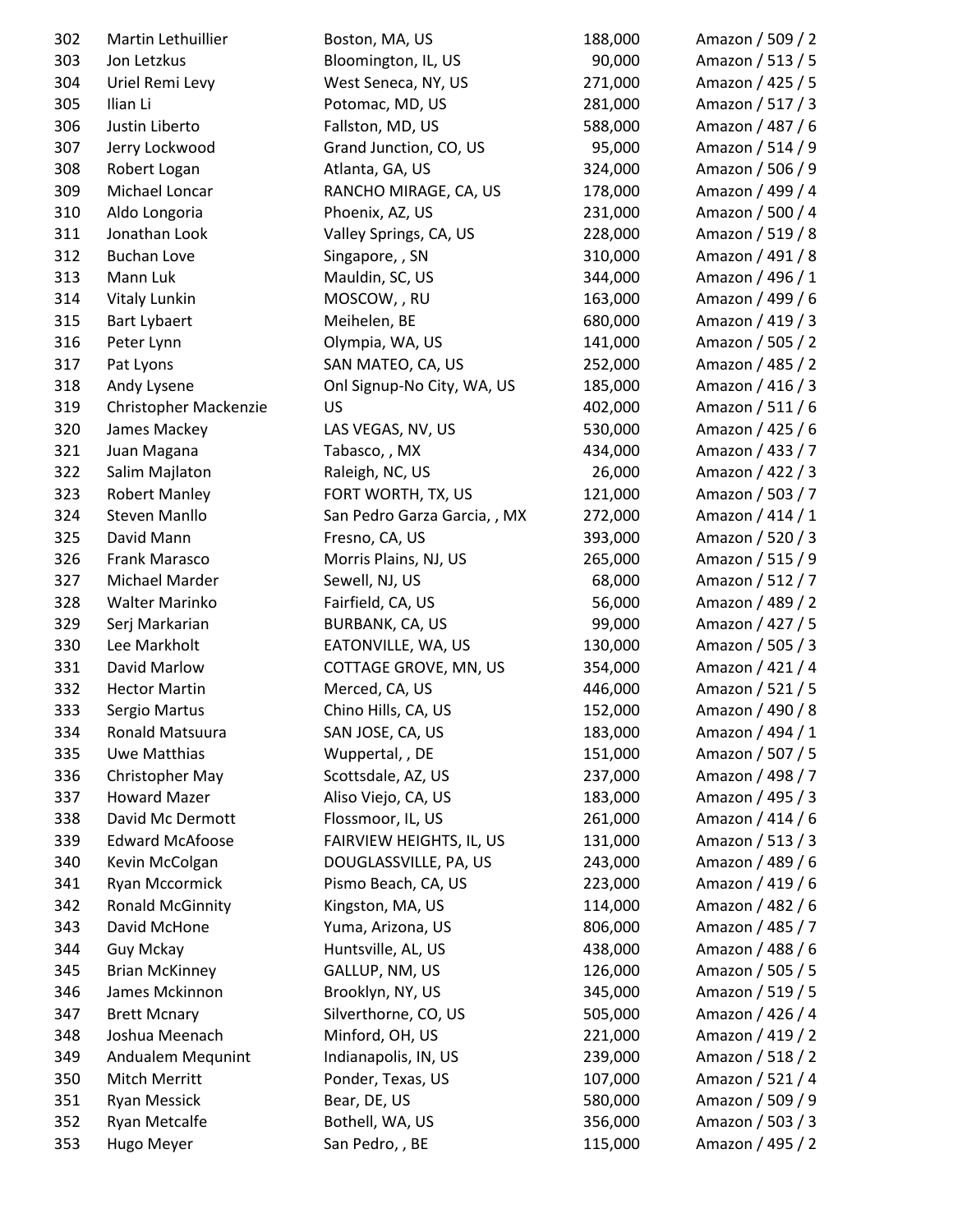| 354 | Dale Michael             | LA QUINTA, CA, US                         | 84,000    | Amazon / 501 / 9 |
|-----|--------------------------|-------------------------------------------|-----------|------------------|
| 355 | Michael Miller           | PA, US                                    | 245,000   | Amazon / 480 / 3 |
| 356 | Jason Mirza              | Fitchburg, WI, US                         | 522,000   | Amazon / 433 / 5 |
| 357 | Novica Miskovic          | Stoney Creek, ON, CA                      | 494,000   | Amazon / 415 / 9 |
| 358 | <b>Charles Mitchell</b>  | ORLANDO, FL, US                           | 92,000    | Amazon / 521 / 7 |
| 359 | Niel Mittelman           | LIBERTYVILLE, IL, US                      | 238,000   | Amazon / 493 / 1 |
| 360 | Weiyi Mo                 | Catskill, NY, US                          | 288,000   | Amazon / 419 / 7 |
| 361 | Shane Mog                | Hutchinson, KS, US                        | 249,000   | Amazon / 505 / 4 |
| 362 | Francis Monaco           | Tonawanda, NY, US                         | 255,000   | Amazon / 496 / 6 |
| 363 | Kyle Montgomery          | FISHERS, IN, US                           | 207,000   | Amazon / 512 / 9 |
| 364 | Jerry Moore              | Omaha, NE, US                             | 228,000   | Amazon / 422 / 7 |
| 365 | Megan Moore              | Oklahoma City, OK, US                     | 478,000   | Amazon / 495 / 8 |
| 366 | Alicia Mora              | North Las Vegas, NV, US                   | 351,000   | Amazon / 421 / 2 |
| 367 | Michael Morhaime         | NEWPORT COAST, CA, US                     | 1,275,000 | Amazon / 512 / 5 |
| 368 | Jason Morman             | NORTH CALDWELL, NJ, US                    | 310,000   | Amazon / 503 / 5 |
| 369 | <b>Earl Morris</b>       | Newark, OH, US                            | 402,000   | Amazon / 499 / 7 |
| 370 | <b>Richard Moss</b>      | CARBONDALE, IL, US                        | 353,000   | Amazon / 426 / 5 |
| 371 | Dawn Mougel              | PHOENIX, AZ, US                           | 345,000   | Amazon / 418 / 7 |
| 372 | <b>Robert Mowrer</b>     | PORT ORANGE, FL, US                       | 327,000   | Amazon / 414 / 9 |
| 373 | Peter Mugar              | Boston, MA, US                            | 258,000   | Amazon / 511 / 9 |
| 374 | Willy Murgoloflora       | Blountsville, AL, US                      | 173,000   | Amazon / 500 / 6 |
| 375 | Michael Musella          | ARVADA, CO, US                            | 197,000   | Amazon / 417 / 5 |
| 376 | Damon Musgrave           | Onl Signup-No City,, AT                   | 322,000   | Amazon / 430 / 5 |
| 377 | <b>Sylvain Naets</b>     | Berchem, , BE                             | 186,000   | Amazon / 484 / 9 |
| 378 | Kfir Nahum               | SUNNYVALE, CA, US                         | 817,000   | Amazon / 514 / 8 |
| 379 | Dan Natarelli            | SIMI VALLEY, CA, US                       | 178,000   | Amazon / 513 / 4 |
| 380 | Jacob Naumann            | Largo, FL, US                             | 517,000   | Amazon / 419 / 4 |
| 381 | Daniel Negreanu          | TORONTO, ON, CA                           | 601,000   | Amazon / 502 / 3 |
| 382 | <b>Gregory Nerenberg</b> | Lake Success, NY, US                      | 280,000   | Amazon / 430 / 1 |
| 383 | Pierre Neuville          | KNOKKE-HEIST, , BE                        | 230,000   | Amazon / 518 / 5 |
| 384 | James Neville            | Port Orchard, WA, US                      | 215,000   | Amazon / 425 / 7 |
| 385 | <b>Marcus Newbury</b>    | San Francisco, CA, US                     | 182,000   | Amazon / 431 / 8 |
| 386 | John Newmerzhycky        | Mckinleyville, CA, US                     | 215,000   | Amazon / 433 / 6 |
| 387 | Rene Nezhoda             | N Las Vegas, NV, US                       | 264,000   | Amazon / 517 / 2 |
| 388 | Daniel Nguyen            | Seattle, WA, US                           | 500,000   | Amazon / 522 / 5 |
| 389 | Kenny Nguyen             | Lansing, IL, US                           | 662,000   | Amazon / 424 / 7 |
| 390 | Tan Nguyen               | Grovetown, GA, US                         | 137,000   | Amazon / 425 / 8 |
| 391 | Dang Toan Nguyen         | Rotterdam, , NR                           | 267,000   | Amazon / 502 / 6 |
| 392 | <b>Michael Nichols</b>   | Lumberton, TX, US                         | 658,000   | Amazon / 432 / 2 |
| 393 | Nikol Nikolaeva          | Vratsa,, BD                               | 231,000   | Amazon / 497 / 3 |
| 394 | Keith Oakley             | Wimauma, FL, US                           | 234,000   | Amazon / 483 / 7 |
| 395 | Charles Odenz            | HOLLYWOOD, FL, US                         | 246,000   | Amazon / 427 / 4 |
| 396 | Austin Ogden             | Dublin, CA, US                            | 219,000   | Amazon / 435 / 6 |
| 397 | Seymour Ogeare           | MORENO VALLEY, CA, US                     | 771,000   | Amazon / 516 / 7 |
| 398 | John Ohradzansky         | Avon Lake, OH, US                         | 132,000   | Amazon / 417 / 9 |
| 399 | Michael Oldfather        | White Salmon, WA, US                      | 305,000   | Amazon / 430 / 9 |
| 400 | Jason Oloughlin          |                                           | 139,000   | Amazon / 493 / 7 |
| 401 | Daniel Orgil             | Sarasota, FL, US<br>Staten Island, NY, US | 113,000   | Amazon / 506 / 2 |
| 402 | <b>Gregory Orlick</b>    | Prescott Valley, AZ, US                   | 415,000   | Amazon / 512 / 6 |
| 403 | Sergio Osorio            | Laredo, TX, US                            | 289,000   | Amazon / 415 / 3 |
| 404 | Jeffrey Ostrom           | JAMESTOWN, ND, US                         | 205,000   | Amazon / 435 / 1 |
| 405 | Alejandro Pachecos-Rojas | Santa Maria, CA, US                       | 377,000   | Amazon / 427 / 3 |
|     |                          |                                           |           |                  |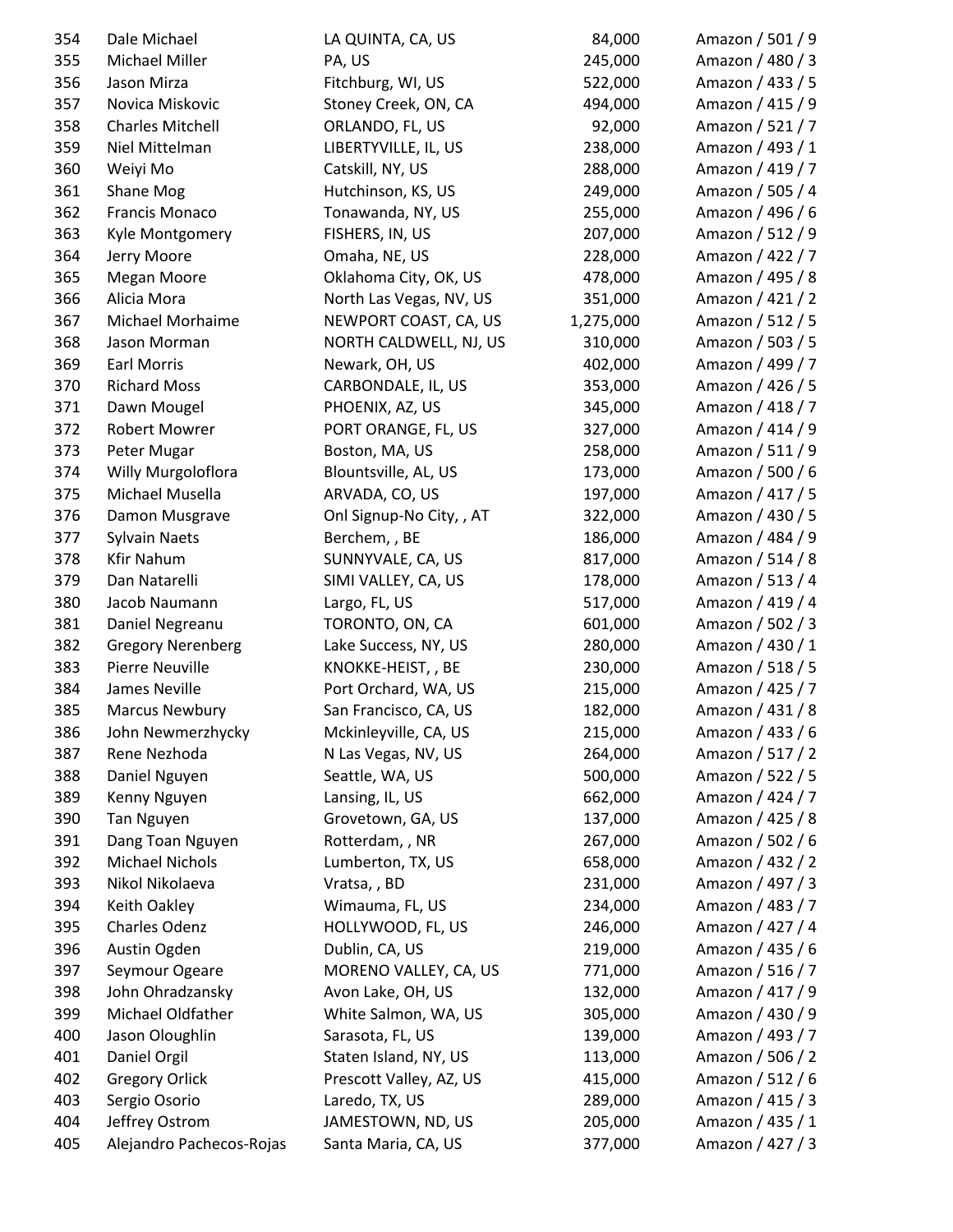| 406 | Marlon Pagharion       | Scarsdale, NY, US          | 219,000   | Amazon / 421 / 1 |
|-----|------------------------|----------------------------|-----------|------------------|
| 407 | Joseph Parys           | Crystal Lake, IL, US       | 183,000   | Amazon / 434 / 1 |
| 408 | <b>Hitesh Patel</b>    | Columbus, OH, US           | 380,000   | Amazon / 490 / 2 |
| 409 | Robert Peacock         | RIDGE, NY, US              | 316,000   | Amazon / 519 / 9 |
| 410 | David Peay             | HARRISBURG, NC, US         | 88,000    | Amazon / 490 / 6 |
| 411 | Jeremy Pekarek         | SYCAMORE, IL, US           | 286,000   | Amazon / 415 / 4 |
| 412 | Enjun Peng             | Ciaongozng, , TD           | 170,000   | Amazon / 482 / 3 |
| 413 | Arsenio Perez          | San Antonio, TX, US        | 163,000   | Amazon / 508 / 9 |
| 414 | Anton Perkovic         | KEEGO HARBOR, MI, US       | 187,000   | Amazon / 417 / 2 |
| 415 | <b>Tobias Peters</b>   | ALKMAAR, , NL              | 357,000   | Amazon / 493 / 9 |
| 416 | Phillip Phan           | Collingdale, PA, US        | 266,000   | Amazon / 518 / 4 |
| 417 | Joseph Piatek          | CHICAGO, IL, US            | 465,000   | Amazon / 485 / 3 |
| 418 | Julian Pineda          | Medellin, , CO             | 210,000   | Amazon / 492 / 8 |
| 419 | Karl Pirkopf           | DENVER, CO, US             | 71,000    | Amazon / 508 / 8 |
| 420 | Jeffrey Plattner       | Graham, WA, US             | 208,000   | Amazon / 479 / 8 |
| 421 | Alfie Poetra           | Daly City, CA, US          | 454,000   | Amazon / 511 / 7 |
| 422 | <b>Eric Polirer</b>    | Coral Springs, FL, US      | 175,000   | Amazon / 504 / 4 |
| 423 | Jose Preciado          | MX                         | 320,000   | Amazon / 506 / 1 |
| 424 | Rolando Quinones       | PLANTATION, FL, US         | 437,000   | Amazon / 485 / 8 |
| 425 | Nissar Quraishi        | Woodland Hills, CA, US     | 332,000   | Amazon / 478 / 2 |
| 426 | Patrick Rabouin        | CA                         | 169,000   | Amazon / 505 / 1 |
| 427 | Kiryl Radzivonau       | Barueri, BY                | 175,000   | Amazon / 505 / 9 |
| 428 | David Rafferty         | Aptos, CA, US              | 321,000   | Amazon / 501 / 3 |
| 429 | <b>Audley Rainford</b> | Onl Signup-No City, , CA   | 439,000   | Amazon / 490 / 5 |
| 430 | <b>Brian Rainone</b>   | Las Vegas, NV, US          | 187,000   | Amazon / 489 / 3 |
| 431 | Ramon Ramil            | MURRIETA, CA, US           | 102,000   | Amazon / 492 / 4 |
| 432 | Tarun Ravi             | BURBANK, CA, US            | 296,000   | Amazon / 422 / 9 |
| 433 | DID NOT REPORT 1       | <b>US</b>                  | 480,000   | Amazon / 500 / 5 |
| 434 | DID NOT REPORT 2       | <b>US</b>                  | 192,000   | Amazon / 491 / 9 |
| 435 | Janelle Rettig         | Iowa City, IA, US          | 48,000    | Amazon / 478 / 9 |
| 436 | <b>Thomas Reynolds</b> | Raleigh, NC, US            | 237,000   | Amazon / 517 / 6 |
| 437 | Kary Richardson        | Oakland, CA, US            | 825,000   | Amazon / 479 / 1 |
| 438 | Dejan Ristovski        | CALGARY, AB, CA            | 161,000   | Amazon / 503 / 4 |
| 439 | Hunter Ritchie         | Thomasville, NC, US        | 198,000   | Amazon / 516 / 2 |
| 440 | Jesse Rivera           | KANEOHE, HI, US            | 177,000   | Amazon / 522 / 2 |
| 441 | Reben Rivera Aguilar   | Juarez,, US                | 127,000   | Amazon / 435 / 7 |
| 442 | Norman Rodriguez       | NEW YORK, NY, DO           | 501,000   | Amazon / 434 / 8 |
| 443 | Bryan Roeben           | Mesa, AZ, US               | 148,000   | Amazon / 491 / 1 |
| 444 | Mark Romelli           | BONNEY LAKE, WA, US        | 310,000   | Amazon / 485 / 5 |
| 445 | James Romero           | Las Vegas, NV, US          | 325,000   | Amazon / 431 / 4 |
| 446 | Kyle Rosenkrance       | Onl Signup-No City, KS, US | 224,000   | Amazon / 435 / 4 |
| 447 | <b>Todd Rosenthal</b>  | FORT MILL, SC, US          | 485,000   | Amazon / 510 / 8 |
| 448 | Richard Rossi          | Essex, Connecticut, US     | 125,000   | Amazon / 430 / 8 |
| 449 | Joseph Rothway         | Walnut Creek, CA, US       | 279,000   | Amazon / 520 / 4 |
| 450 | Nathan Russler         | JACKSON, MI, US            | 116,000   | Amazon / 421 / 6 |
| 451 | <b>Edwin Rustrian</b>  | Perris, CA, US             | 158,000   | Amazon / 521 / 9 |
| 452 | Mohammad Saadeghvazri  | Basking Ridge, NJ, US      | 1,215,000 | Amazon / 432 / 4 |
| 453 | Mandeep Sah            | Gahanna, OH, US            | 206,000   | Amazon / 493 / 4 |
| 454 | <b>Brad Sailor</b>     | LOMBARD, IL, US            | 235,000   | Amazon / 430 / 2 |
| 455 | Kenji Saito            | N Hollywood, CA, US        | 349,000   | Amazon / 506 / 6 |
| 456 | Johnykutty Sam         | ITASCA, IL, US             | 325,000   | Amazon / 483 / 5 |
| 457 | Mark Sanchez           | DENVER, CO, US             | 131,000   | Amazon / 424 / 8 |
|     |                        |                            |           |                  |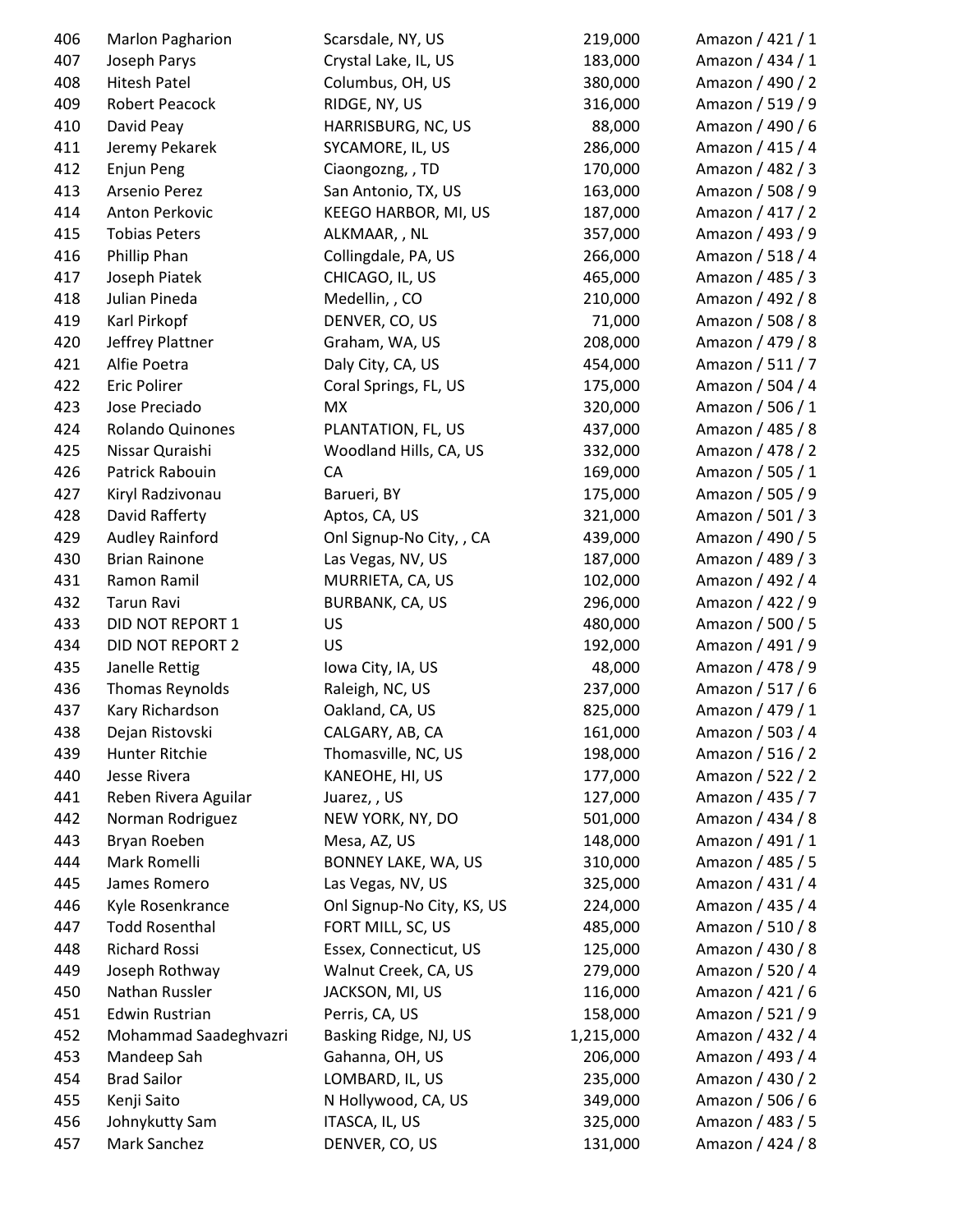| 458 | <b>Edgar Sanchez</b>       | Pasadena, TX, US           | 377,000    | Amazon / 498 / 6 |
|-----|----------------------------|----------------------------|------------|------------------|
| 459 | Jaime Sanchez              | Las Vegas, NV, US          | 326,000    | Amazon / 502 / 5 |
| 460 | Jeremy Sanders             | Phenix City, AL, US        | 105,000    | Amazon / 486 / 2 |
| 461 | Michael Santmyer           | Bel Air, MD, US            | 363,000    | Amazon / 505 / 7 |
| 462 | Giancarlo Santolin         | Newmarket, ON, CA          | 316,000    | Amazon / 433 / 8 |
| 463 | Michael Sarabi             | Corona Del Mar, CA, US     | 210,000    | Amazon / 482 / 2 |
| 464 | <b>Craig Saunders</b>      | CHEEKTOWAGA, NY, US        | 55,000     | Amazon / 519 / 1 |
| 465 | Daniel Sauve               | Chateauguay, QC, CA        | 315,000    | Amazon / 431 / 1 |
| 466 | Mark Scacewater            | LAKE ST LOUIS, MO, US      | 160,000    | Amazon / 489 / 7 |
| 467 | Alan Schein                | FORT WASHINGTON, PA, US    | 400,000    | Amazon / 484 / 2 |
| 468 | Michael Schoen             | CANTON, GA, US             | 328,000    | Amazon / 478 / 6 |
| 469 | Jeremy Schoenberg          | Onl Signup-No City, OR, US | 158,000    | Amazon / 482 / 4 |
| 470 | Stephen Schornstein        | BELLAIRE, TX, US           | 100,000    | Amazon / 427 / 9 |
| 471 | Jake Schwartz              | NEW YORK, NY, US           | 712,000    | Amazon / 501 / 5 |
| 472 | Ylon Schwartz              | AUSTIN, TX, US             | 342,000    | Amazon / 504 / 9 |
| 473 | Jason Scott                | Portsmouth, NH, US         | 149,000    | Amazon / 486 / 7 |
| 474 | Mark Scott                 | New Westminster, BC, CA    | 174,000    | Amazon / 501 / 6 |
| 475 | Gregory Seebach            | Columbus, OH, US           | <b>DNR</b> | Amazon / 511 / 3 |
| 476 | Erik Seidel                | HENDERSON, NV, US          | 290,000    | Amazon / 422 / 1 |
| 477 | Joshua Sepulveda           | Pomona, CA, US             | 97,000     | Amazon / 424 / 5 |
| 478 | <b>Matthew Frank Sesso</b> | Naples, FL, US             | 742,000    | Amazon / 485 / 6 |
| 479 | Sascha Seyler              | DE                         | 431,000    | Amazon / 413 / 2 |
| 480 | Tesh Sharma                | PEARLAND, TX, US           | 175,000    | Amazon / 518 / 9 |
| 481 | Brendan Sheehan            | WOODBURY, NY, US           | 142,000    | Amazon / 508 / 1 |
| 482 | Michael Shelton            | Jeffersonvlle, IN, US      | 411,000    | Amazon / 431 / 3 |
| 483 | <b>Richard Sheriff</b>     | Calgary, AB, CA            | 100,000    | Amazon / 490 / 9 |
| 484 | Young Shin                 | FLUSHING, NY, US           | 427,000    | Amazon / 492 / 2 |
| 485 | Jason Shinbaum             | St Augustine, FL, US       | 331,000    | Amazon / 416 / 1 |
| 486 | David Shmuel               | Miami, FL, US              | 474,000    | Amazon / 418 / 6 |
| 487 | James Sievers              | MONROE, LA, US             | 331,000    | Amazon / 435 / 9 |
| 488 | David Sill                 | Titusville, FL, US         | 240,000    | Amazon / 515 / 3 |
| 489 | Tomy Simoniankordolia      | Victoria, BC, CA           | 156,000    | Amazon / 423 / 2 |
| 490 | John Skrovan               | Granger, TX, US            | 315,000    | Amazon / 491 / 7 |
| 491 | Addam Smith                | Tooele, UT, US             | 514,000    | Amazon / 513 / 6 |
| 492 | <b>Brandon Smith</b>       | Onl Signup-No City, MI, US | 278,000    | Amazon / 499 / 8 |
| 493 | <b>Richard Smith</b>       | US                         | 922,000    | Amazon / 511 / 4 |
| 494 | Paul Snead                 | KINGS PARK, NY, US         | 460,000    | Amazon / 518 / 1 |
| 495 | Jesse Solano               | San Antonio, TX, US        | 312,000    | Amazon / 517 / 5 |
| 496 | Sylvain Solfrini           | France, , FR               | 315,000    | Amazon / 516 / 9 |
| 497 | <b>Stephen Song</b>        | Greenwich, CT, US          | 633,000    | Amazon / 510 / 1 |
| 498 | John Sons                  | Trenton, OH, US            | 46,000     | Amazon / 519 / 7 |
| 499 | Diego Soto Martin          | Capital Federal, , CU      | 207,000    | Amazon / 426 / 1 |
| 500 | James St Germain           | Onl Signup-No City, MI, US | 502,000    | Amazon / 492 / 9 |
| 501 | David Stearns              | Grove Beach, CA, US        | 124,000    | Amazon / 508 / 5 |
| 502 | <b>Barry Steinzaig</b>     | Brooklyn, NY, US           | 162,000    | Amazon / 487 / 3 |
| 503 | James Stilloe              | Binghamton, NY, US         | 297,000    | Amazon / 492 / 3 |
| 504 | Matt Stout                 | LAS VEGAS, NV, US          | 524,000    | Amazon / 432 / 6 |
| 505 | <b>Victor Suarez</b>       | Zapopan Jalisco, , MX      | 415,000    | Amazon / 434 / 2 |
| 506 | Jason Sullivan             | Langley, , CA              | 229,000    | Amazon / 512 / 3 |
| 507 | <b>Chad Summers</b>        | Mohnton, PA, US            | 376,000    | Amazon / 491 / 5 |
| 508 | X Surapaneni               | NEW YORK, NY, US           | 700,000    | Amazon / 435 / 3 |
| 509 | Aditya Sushant             | Chennai, Tamil Nadu, IN    | 679,000    | Amazon / 416 / 5 |
|     |                            |                            |            |                  |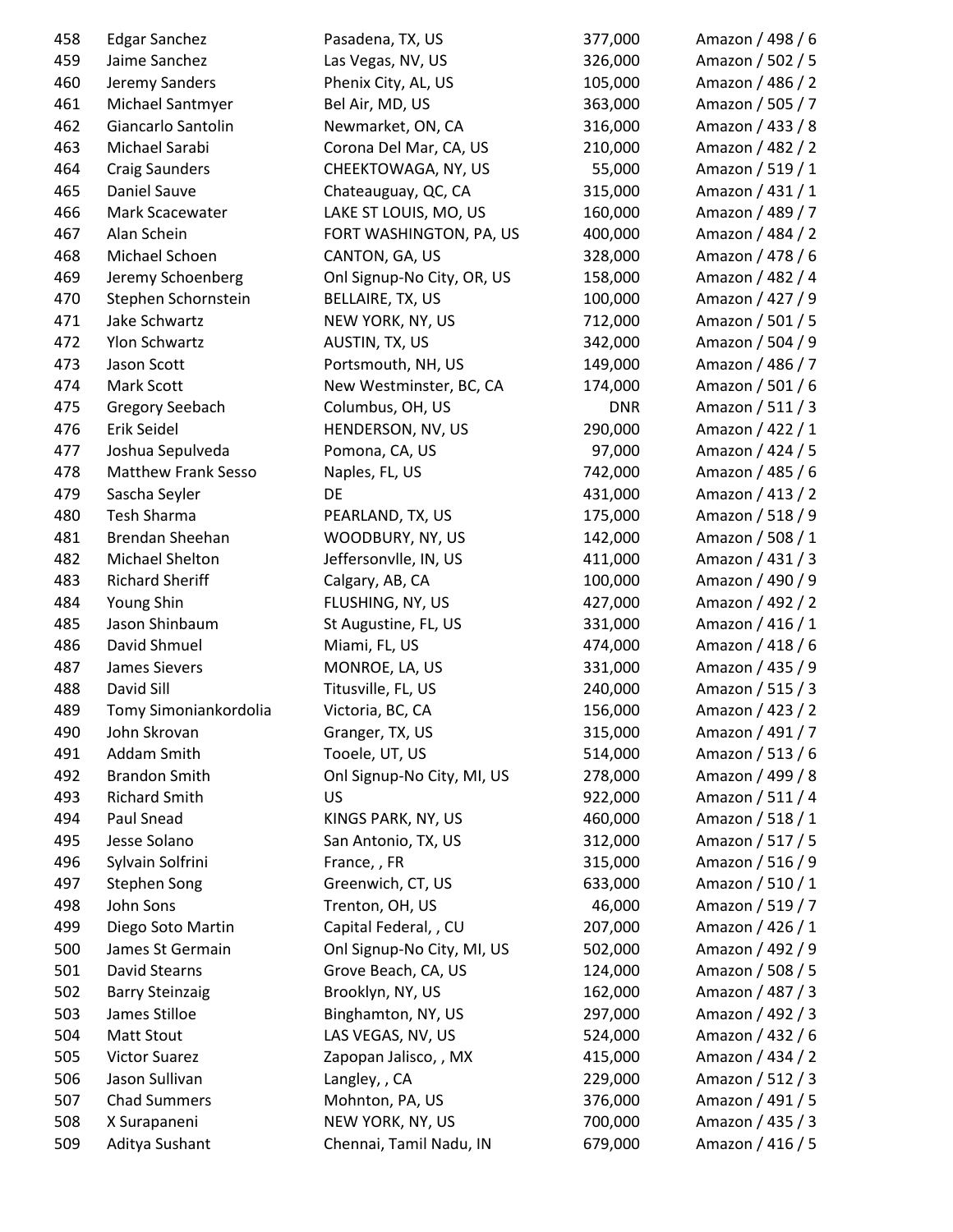| 510        | <b>Shirey Szalay</b>                    | Cordova, TN, US                              | 395,000            | Amazon / 497 / 2 |
|------------|-----------------------------------------|----------------------------------------------|--------------------|------------------|
| 511        | Yosuke Takagi                           | US                                           | 432,000            | Amazon / 483 / 1 |
| 512        | Christopher Tallman                     | North Vancouver, BC, CA                      | 251,000            | Amazon / 481 / 1 |
| 513        | Nicholas Tamburo                        | NEW KENSINGTON, PA, US                       | 232,000            | Amazon / 522 / 1 |
| 514        | Kenneth Tana                            | Montclair, CA, US                            | 37,000             | Amazon / 502 / 8 |
| 515        | Kristopher Tate                         | Houston, TX, US                              | 445,000            | Amazon / 493 / 6 |
| 516        | Gilberto Taveras                        | Utica, NY, US                                | 601,000            | Amazon / 483 / 2 |
| 517        | John Taylor                             | Las Cruces, NM, US                           | 132,000            | Amazon / 413 / 9 |
| 518        | David Taylor                            | LAS VEGAS, NV, US                            | 220,000            | Amazon / 484 / 8 |
| 519        | Luis Tejada                             | Ptorontt, , CL                               | 146,000            | Amazon / 495 / 5 |
| 520        | Brendan Terrana                         | ALPHARETTA, GA, US                           | 323,000            | Amazon / 485 / 9 |
| 521        | Christopher Tham                        | San Francisco, CA, US                        | 440,000            | Amazon / 413 / 5 |
| 522        | Alain Thepault                          | <b>FR</b>                                    | 30,000             | Amazon / 520 / 9 |
| 523        | Joshua Thibodaux                        | Thibodaux, LA, US                            | 563,000            | Amazon / 522 / 9 |
| 524        | Aaron Thomas                            | Colorado Springs, CO, US                     | 206,000            | Amazon / 483 / 4 |
| 525        | <b>Richard Thomas</b>                   | Carmel, IN, US                               | 322,000            | Amazon / 419 / 1 |
| 526        | Larry Thomson                           | Smyrna, TN, US                               | 140,000            | Amazon / 416 / 8 |
| 527        | Jeffrey Thornhill                       | Kettering, OH, US                            | 239,000            | Amazon / 506 / 5 |
| 528        | <b>Cesar Torres</b>                     | Dodge City, KS, US                           | 292,000            | Amazon / 517 / 9 |
| 529        | <b>Byron Toth</b>                       | Painesville, OH, US                          | 212,000            | Amazon / 509 / 5 |
| 530        | Nina Tran                               | San Jose, CA, US                             | 398,000            | Amazon / 480 / 9 |
| 531        | Thomas Tran                             | MODESTO, CA, US                              | 347,000            | Amazon / 483 / 8 |
| 532        | Anh Tran                                | Dallas, TX, US                               | 299,000            | Amazon / 414 / 7 |
| 533        | Walter Treccarichi                      | Catania, , IT                                | 558,000            | Amazon / 425 / 3 |
| 534        | Calin Trif                              | Chesham, , GB                                | 313,000            | Amazon / 421 / 8 |
| 535        | <b>Hung Truong</b>                      | <b>BROOKLYN, NY, US</b>                      | 482,000            | Amazon / 511 / 1 |
| 536        | <b>Tony Truong</b>                      | Prescott Valley, AZ, US                      | 84,000             | Amazon / 511 / 8 |
| 537        | <b>Adrian Turner</b>                    | Lauderhill, FL, US                           | 286,000            | Amazon / 511 / 5 |
| 538        | David Twible                            | Bradenton, FL, US                            | 192,000            | Amazon / 509 / 1 |
| 539        | Benjamin Underwood                      | Port Elgin, ON, CA                           | 723,000            | Amazon / 427 / 8 |
| 540        | Evgeny Urubkov                          | Lexington, KY, US                            | 156,000            | Amazon / 500 / 7 |
| 541        | <b>Rocco Valdes</b>                     | Miami Lakes, FL, US                          | 471,000            | Amazon / 494 / 5 |
| 542        | William Valladares                      | Cutler Bay, FL, US                           | 340,000            | Amazon / 491 / 3 |
| 543        | Jan Van Dyk                             | Portland, TX, US                             | 674,000            | Amazon / 514 / 6 |
| 544        | Ryan Van Sanford                        | Colorado Springs, CO, US                     | 665,000            | Amazon / 413 / 1 |
| 545        | Zachary Vankeuren                       | Saratoga Spgs, NY, US                        | 1,032,000          | Amazon / 414 / 4 |
| 546        | Babken Vardanyan                        | GLENDALE, CA, US                             | 110,000            | Amazon / 431 / 6 |
| 547        | Wim Ben Verhaegen                       | <b>BO</b>                                    | 640,000            | Amazon / 483 / 3 |
| 548        | <b>Constantine Vianos</b>               | Lakewood, OH, US                             | 158,000            | Amazon / 492 / 5 |
| 549        | James J Villas                          | Indian Wells, CA, US                         | 615,000            | Amazon / 419 / 9 |
| 550        | Paulo Villena                           | Valencia, , GS                               | 480,000            | Amazon / 497 / 7 |
| 551        | Thanh Vu                                | Brugg,, CH                                   | 415,000            | Amazon / 425 / 2 |
| 552        | Eric Waldron                            | Onl Signup-No City, SD, US                   | 142,000            | Amazon / 510 / 4 |
| 553        | Thomas Wall                             | Ballwin, MO, US                              | 197,000            | Amazon / 421 / 3 |
| 554        | Beau Wansbrough                         | Windsor, ON, CA                              | 225,000            | Amazon / 507 / 3 |
| 555        | Eric Ward                               | Tavernier, FL, US                            | 325,000            | Amazon / 484 / 6 |
|            |                                         |                                              |                    | Amazon / 424 / 6 |
| 556        | Jay Weil                                | Hillsboro, OR, US                            | 174,000<br>120,000 | Amazon / 435 / 5 |
| 557<br>558 | Joey Weissman<br><b>Steven Westberg</b> | <b>BOCA RATON, FL, US</b><br>Menifee, CA, US | 584,000            | Amazon / 502 / 1 |
| 559        | <b>Terry Wheeler</b>                    | <b>GRANITE BAY, CA, US</b>                   | 111,000            | Amazon / 509 / 6 |
| 560        | Wayne Whittinghill                      | RUSSELLVILLE, KY, US                         | 230,000            | Amazon / 423 / 4 |
| 561        | Nolan Wilson                            | SANFORD, FL, US                              | 164,000            | Amazon / 488 / 5 |
|            |                                         |                                              |                    |                  |